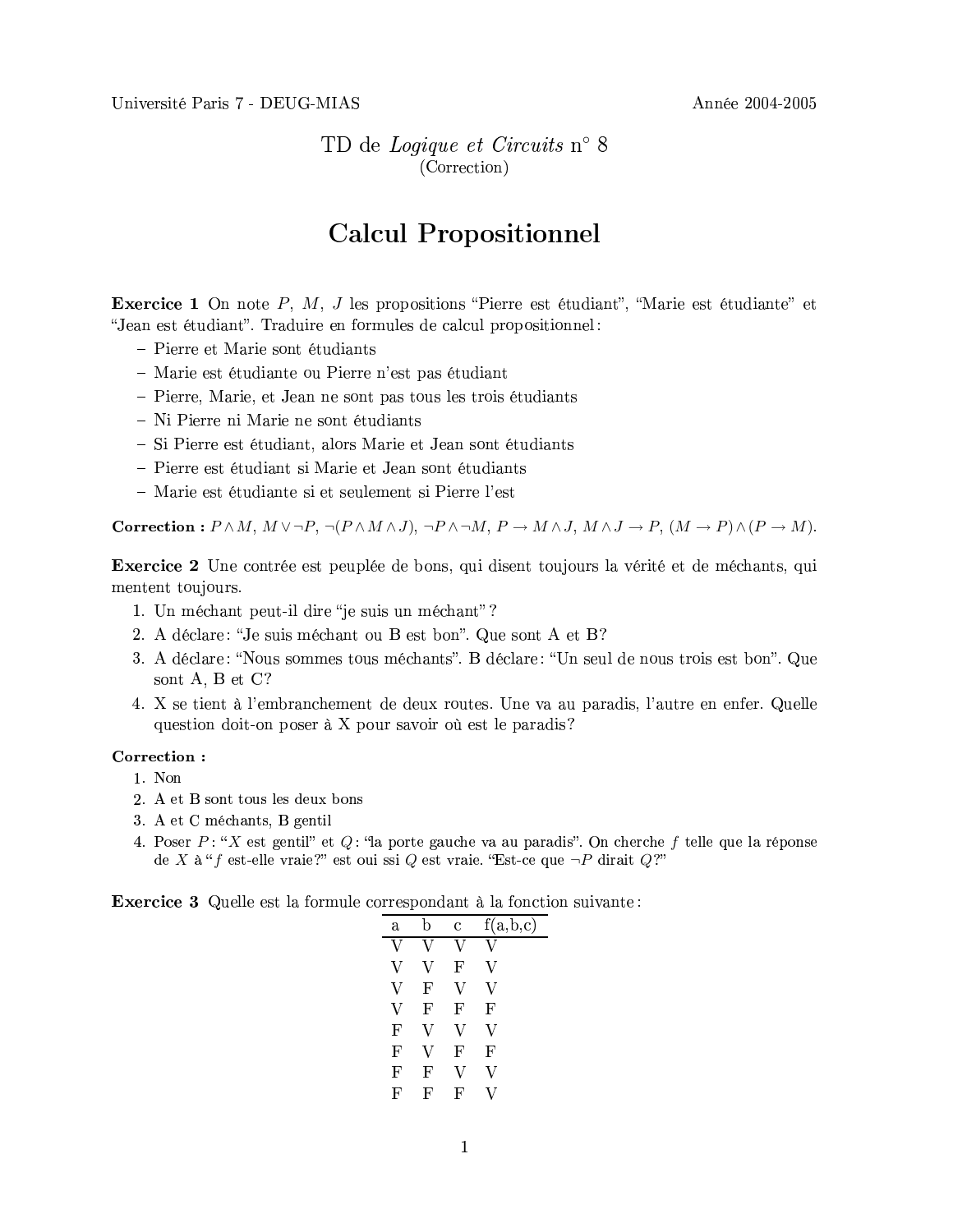**Correction**:  $c \vee (a \leftrightarrow b)$ 

**Exercice 4** 1. Définir en OCaml un type d'arbre correspondant aux formules logiques avec les connecteurs  $\wedge, \vee, \neg, \rightarrow$ .

Correction: type  $conn_bi = Et | 0u | Imp1$ type arbre = F of int | N of conn\_bi \* arbre \* arbre | Non of arbre;;

2. Écrire en Ocaml une fonction de type 'a -> 'a list list -> 'a list list qui ajoute un élément à chaque liste d'une liste. Par exemple,

```
# ajout 1 [[2; 3] ; [4; 5]];;
- : int list list = [[1; 2; 3]; [1; 4; 5]]Correction:
let ajout v = Listmap (fun x \rightarrow v :: x);
```
3. Écrire une fonction combi : int -> bool list list qui renvoie toutes les combinaisons possibles de *n* valeurs booléennes. Par exemple, pour  $n = 3$ , on doit retrouver toutes les combinaisons possibles de  $a,b,c$  de l'exercice précédent :

```
# combi 3;;
-: bool list list =
[[true; true; true]; [true; true; false]; [true; false; true];
 [true; false; false]; [false; true; true]; [false; true; false];
 [false; false; true]; [false; false; false]]
Correction:
let rec combi n =match n with
   0 \rightarrow [[]]
  | - -> (ajout true (combi (n - 1))) @ (ajout false (combi (n - 1)));
```
4. On définit une fonction par une liste de booléens, correspondant aux valeurs que prend la fonction pour les n-uplets dans l'ordre fourni par combi. Par exemple, la fonction  $f$  de l'exercice précédent s'écrit :

```
val f : bool list = [true; true; true; false; true; false; true; true]
```
Écrire en OCaml la fonction liste\_faux qui prend en argument une liste de combinaisons (résultat de combi) et une fonction et qui renvoie les n-uplets des paramètres pour lesquels f prend la valeur *false*. Par exemple, pour la fonction  $f$  de l'exercice précédent:

```
# liste_faux (combi 3) f;;
- : bool list list = [[false; true; false]; [true; false; false]]
Correction:
Solution directe:
let rec liste_faux 11 12 =
    match 11, 12 with
             \rightarrow []
      \Box, \Box| p : :r, v : q \rightarrow let m = liste_faux r q inif not v then p:: m else m
              -> failwith "erreur";;
 \perpSolution plus abstraite:
```
let liste\_faux  $11$  12 =